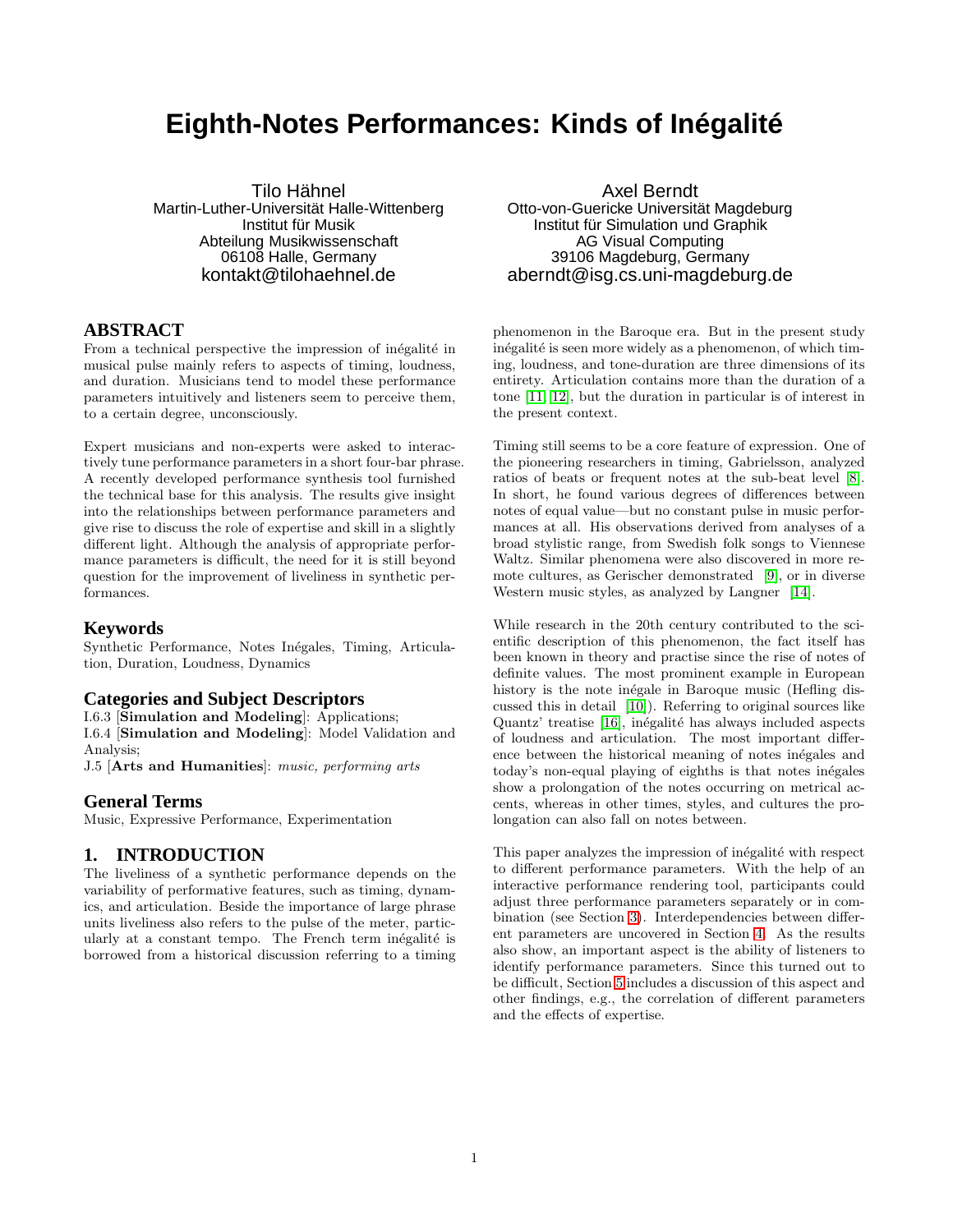

<span id="page-1-1"></span>**Figure 1: First bars of the Polonoise taken from the overture in d-major "La Gaillarde" TWV 55:D13 for strings & b.c., composed by G. P. Telemann.**

## **2. HYPOTHESES**

The main assumption was that any of the three performance parameters—timing, loudness, and duration—may emphasize a tone. Considering this, one might ask whether those multiple means for emphasis are cumulative. This would entail that an intensive use of a single performance parameter causes the same emphasis—and therefore the same impression of inégalité—as a slight use of multiple performance parameters. To avoid an overemphasis, the musician or music producer must balance out these parameters, which leads to a compensation effect. Following Gabrielsson's approach [\[7\]](#page-6-7) a further question was whether specialized performers or listeners prefer a different degree of inégalité than non-specialists. These considerations led to the following hypotheses:

- 1. When controlled separately, the parameters of loudness, timing, and duration are used to a larger extent than in combination.
- 2. Assuming a cumulative effect, there should be a negative correlation between all parameters when used in combination.
- 3. The results are more distinct if not only significant for participants who are experts. Experts should also be more correct in identifying a parameter by listening.

## <span id="page-1-0"></span>**3. METHODOLOGY**

The *Analysis-by-Synthesis* approach that this study is based on reaches back to Seashore and his colleagues, like Metfessel [\[17,](#page-6-8) [15\]](#page-6-9). It was outlined in detail by Bengtsson and Gabrielsson [\[1\]](#page-6-10). Normally, various stimuli were presented to listeners, who were then asked to judge them. These stimuli comprised synthetic performances that differed in the characteristic of some particular performance parameters, and the listener's judgements indicate which of them are most appropriate.

In the present study this approach was modified for the following reason: the total amount of stimuli depends on the number of grades a parameter is subdivided into and increases to the power of parameters used. A combination of three parameters of 21 grades each would result in  $21<sup>3</sup> = 9261$  stimuli, which are impossible to be presented to listeners. The problem was to provide all stimuli but at the same time reduce them to a minimum. This was solved



<span id="page-1-2"></span>**Figure 2: Instructions for the modification of eighth notes occurring on the beat.**

by letting the participants manipulate these three parameters independently and interactively until they approved the parameter combination they preferred.

The whole procedure, the technical setup and the participants are described in the following Sections. A more detailed description of the technical setup can be found in [\[13\]](#page-6-11).

## **3.1 Procedure**

The appropriate degree of inégalité strongly depends on musical structure and may change from bar to bar. This made it necessary to minimize the stimulus. Another constraint of the stimulus was based on the question about whether there is a difference between experts on Baroque performances and non experts.

The stimulus comprised the first four bars of a Polonoise composed by G. P. Telemann, which are shown in Figure [1.](#page-1-1)

Two tests were carried out, first a *separate parameter test* and then a *combined parameter test*. In the first test the participants were asked to modify the performance of the eighth notes of the stimulus, which was presented in a loop. With the Arrow-Up key the eighth notes on the beat  $(\Box$ in Figure [1\)](#page-1-1) were emphasized. A decrease of this emphasis or even an emphasis of the eighths between the beats  $(\Delta)$ in Figure [1\)](#page-1-1) was set by pressing the Arrow-Down key. If the limit of the parameter spectrum was reached, a beep signaled that no further modification was possible in that direction.

The first test comprised two tasks: First, the participants were asked to identify the means by which they emphasized the notes, i.e., to identify the parameter they set. Then they had to tune the relation of the eighths as they supposed to sound best and confirm with the Enter-key. The participants were not influenced by a visual feedback indicating the parameter value. They only saw the score including the squares and triangles as shown in Figure [1](#page-1-1) and therefore depended completely on the auditive feedback.

In the second test the same stimulus was presented to the participants, who now had the opportunity to tune all three parameters independently. All parameters were set by the array of six control-keys above the arrow keys, which were labelled with up and down arrows in red, black and blue. In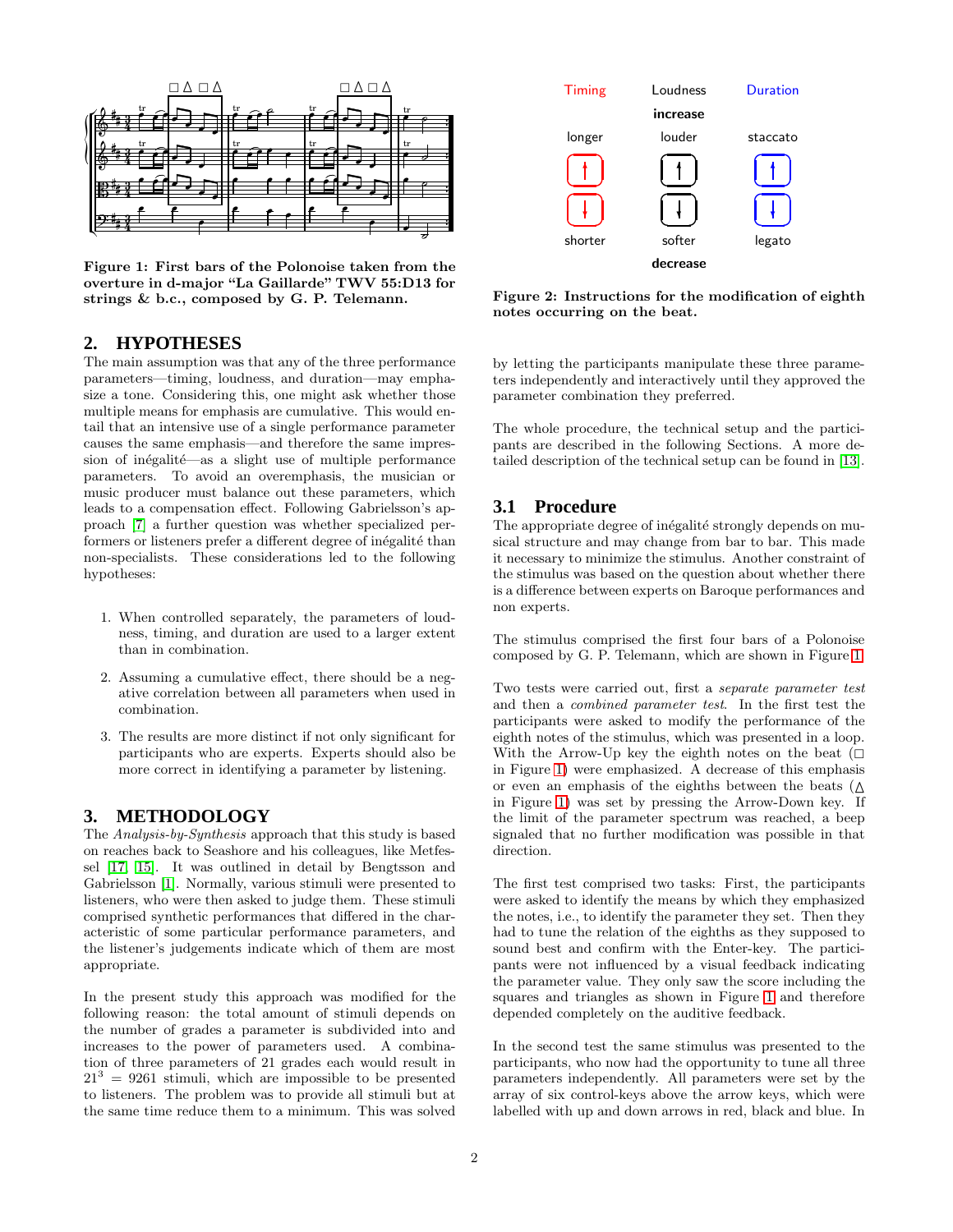

<span id="page-2-0"></span>**Figure 3: The accentuation scheme could be scaled interactively.**

this test the participants were handed an instruction referring to the parameters and the keys as shown in Figure [2.](#page-1-2)

#### **3.2 Technical Setup**

Technically, an expressive performance is a series of features that set and modify certain properties. We developed and implemented mathematical models to describe those features. This includes

- **Timing:** tempo (macro timing), rubato (self-compensating micro deviations), asynchrony, and random imprecision [\[3,](#page-6-12) [4\]](#page-6-13)
- **Dynamics:** macro dynamics and metrical accentuation [\[5\]](#page-6-14)
- **Articulation:** Articulation instructions can be freely defined regarding their effects on tone loudness, duration, and timbre [\[11,](#page-6-0) [12\]](#page-6-1).

Their flexible parameterization allows to create a huge bandwidth of characteristics—typical (as can be observed in human performances) and even atypical. The models were applied to render expressive MIDI sequences. Our performance engine implements a standard MIDI output mode and additionally some specialized functionalities for the output over the software sampler *Vienna Instruments*. In this study, however, we applied the *VSampler 3* that runs smoothly on laptops, allowing for more flexibility and mobility.

Using three controllers (see also Figure [2\)](#page-1-2) the participants of the study could steer certain parameters that influence the timing (rubato), dynamics (metrical accentuation), and articulation (tone duration). The parameter space was discretized into 21 steps (controller states) reaching from -10 (minimal setting) to 10 (maximal setting).

**Rubato:** While the basic tempo remains unchanged at 120 bpm the intensity of micro deviations could be controlled. The rubato frame was of the length of a quarter note. Thus, for each quarter note a swing-like distortion could be created. This distortion is modelled by a power function in the unity square. The timing relation between first and second eighth is:

$$
\left( (0.5^i) \, 0.98 : (1 - 0.5^i) \, 0.98 \right) \quad | \quad i \in [0.4, 1.6]
$$



**Figure 4: Amount of modulations for each of the three parameters during the combination task.**

<span id="page-2-1"></span>The parameter i was set by the timing controller. Values between  $10 \rightarrow (i = 0.4)$  and  $-10 \rightarrow (i = 1.6)$  were linearly interpolated.

- **Metrical Accentuation:** A predefined accentuation (Figure [3\)](#page-2-0) scheme was applied to each measure. The user could set the intensity, that is the loudness scale of the scheme, ranging -60 up to 60 MIDI velocity units. The maximal controller setting created a pianissimo for the softest and a fortissimo for the strongest accentuations (a range of 107 MIDI velocity units). By a negative intensity setting the scheme could also be inverted.
- **Articulation:** The durations of two eighth notes under a quarter beat could be changed from legato to a very short staccato. Thereby, a very cantabile or more rhythmical performance could be created, but the duration of the second eighth note decreased faster than the first so that the emphatic relation between both notes shifts accordingly. Three sampling points were defined and linearly interpolated.

| controller state | Duration of |                       |  |  |
|------------------|-------------|-----------------------|--|--|
|                  |             | 1st eighth 2nd eighth |  |  |
| 10               | 0.35        | 0.2                   |  |  |
| $\mathbf{0}$     | 0.7         | 0.4                   |  |  |
| -10              | 1.0         | 1.0                   |  |  |

The positive controller settings for rubato and metrical accentuation cover the scope that could be observed within human performances. Negative settings create inverse characteristics. This does not apply to articulation, of course, as negative durations are practically impossible. In the *separate parameter test* the controllers were randomly initialized at the extremes, i.e. -10 or 10. In the *combined parameter test* the initialization was also random but over the full parameter space.

All manipulations could be done directly while the music was playing. The music engine [\[2\]](#page-6-15) updated the performance within a latency frame of 500 milliseconds after interaction. This inertia allowed the engine to collect multiple inputs and align the changes with the next beat or barline to produce a more homogenous musical output.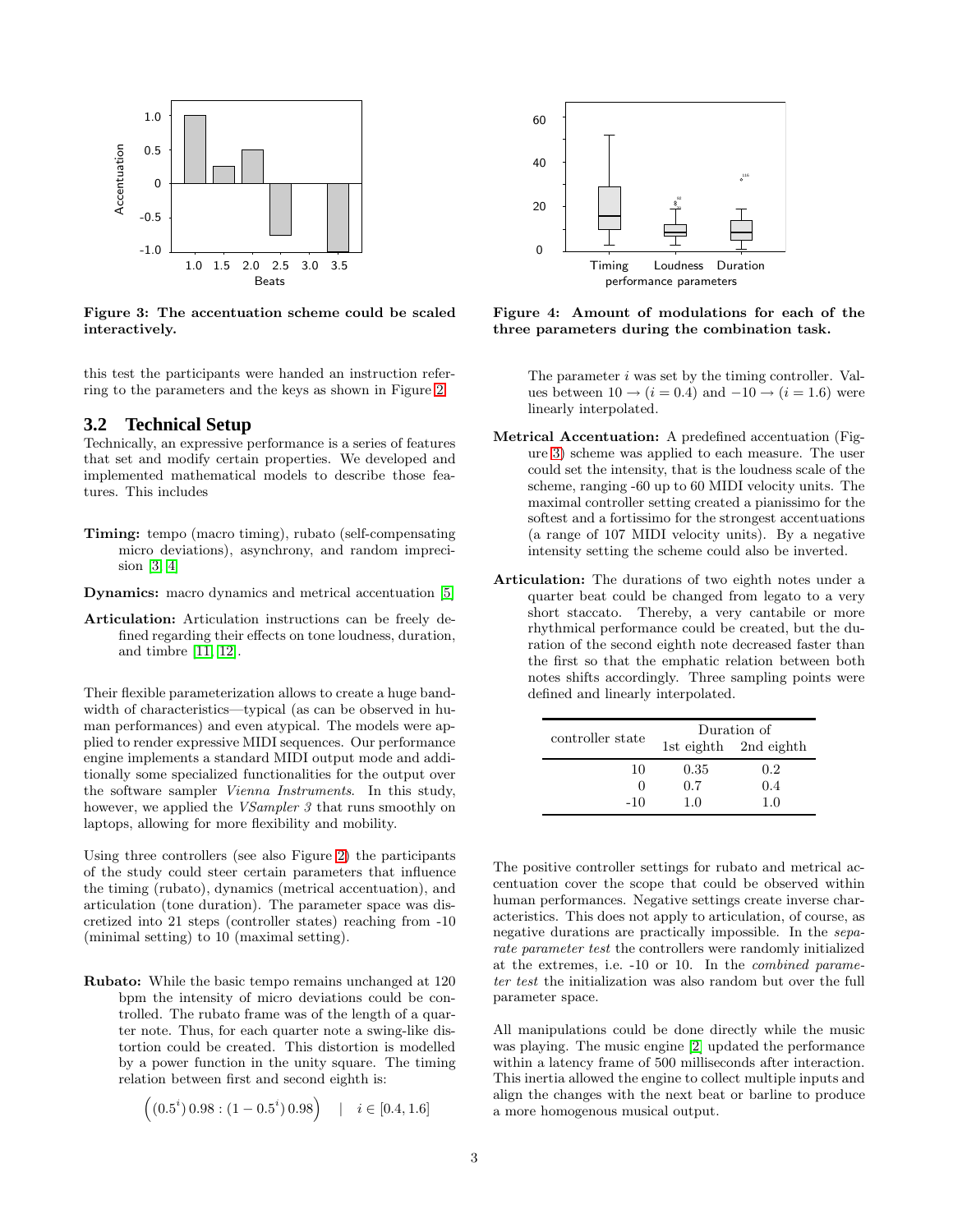

<span id="page-3-2"></span>**Figure 5: Results of separate tuning. Values tuned by participants identifying parameters correctly (gray bars) compared to others (=black bars).**

Furthermore, the system tracked all interactions. The protocol recorded the time of interaction and the controller settings. At the end of the test the users had to approve the setting. The complete test duration was also protocolled. This allows insights into how the users explored the search space (there was no visual output, only the music to listen to) and how long they listened to certain settings until they made a decision and interaction.

## **3.3 Participants**

In order to analyse the expertise of the participants, diverse skills were captured in more detail.

Since it was important to test musicians with high skills and knowledge about the Baroque performance of notes inégales the test included musicologists, musicians, music teachers, and professional musicians specialized in *Historically Informed Performance* (HIP).

The participants comprised 36 western socialized adults, including 21 women and 15 men. To ascertain their expertise they were asked for how many years they were playing an instrument, if they had a degree in music, musicology, music education or similar subjects, how much they liked classical and Baroque music, and whether they were working as a professional musician. The answers to these questions were used in the later analysis to test which expertise factor influenced the particular results most.

10 participants were professional musicians, 16 had a degree in music, 20 played an instrument for more than 10 years, 14 of which for more than 20 years. 25 stated to be interested in classical music or Baroque music in particular. 22 were acquainted with the term HIP.

#### <span id="page-3-0"></span>**4. RESULTS**

The difficulties the participants had were more pronounced than expected. Hence, 11 participants had to be excluded from the second task. The remaining 25 participants included 19 playing an instrument for more than 10 years, 15 with a degree in a music related subject and all 10 professional musicians.

<span id="page-3-1"></span>**Table 1: Parameter identification: Different kinds** of experts are compared to non experts with a  $\chi^2$ **test. instr.: participants playing an instrument for more than 10 years; degr.: participants with a degree in a music-related subject; music.: professional musicians.**

|          | 11u51u1a115.     | all            | instr. |                | degr. |                | music.         |    |
|----------|------------------|----------------|--------|----------------|-------|----------------|----------------|----|
|          |                  |                | yes    | no             | yes   | no             | yes            | no |
|          | Σ                | 36             | 20     | 16             | 16    | 20             | 10             | 26 |
| Timing   | correct          | 21             | 12     | 9              | 8     | 13             | 6              | 15 |
|          | ambivalent       | 7              | 5      | $\overline{2}$ | 5     | 2              | 4              | 3  |
|          | incorrect        | 8              | 3      | $\overline{5}$ | 3     | 5              | 0              | 8  |
|          | $\chi^2$         |                | 1.792  |                | 2.563 |                | 6.092          |    |
|          | $\boldsymbol{p}$ |                | 0.383  |                | 0.336 |                | 0.053          |    |
| Loudness | correct          | 15             | 11     | 4              | 8     | 7              | 7              | 8  |
|          | ambivalent       | $\overline{2}$ | 1      | 1              | 1     | 1              | 1              | 1  |
|          | incorrect        | 19             | 8      | 11             | 7     | 12             | $\overline{2}$ | 17 |
|          | $\chi^2$         |                | 3.337  |                | 0.950 |                | 5.979          |    |
|          | $\boldsymbol{p}$ |                | 0.193  |                | 0.740 |                | 0.051          |    |
| Duration | correct          | 17             | 12     | 5              | 9     | 8              | 7              | 10 |
|          | ambivalent       | 7              | 5      | $\overline{2}$ | 5     | $\overline{2}$ | 3              | 4  |
|          | incorrect        | 12             | 3      | 9              | 2     | 10             | 0              | 12 |
|          | $\chi^2$         |                | 6.808  |                | 6.311 |                | 6.930          |    |
|          | $\boldsymbol{p}$ |                | 0.032  |                | 0.049 |                | 0.030          |    |

## **4.1 Separate Parameter Test**

The answers given in the first task were collected and manually classified as correct, ambivalent, or incorrect. A correct answer had to be unambiguous. This was a problem regarding the differentiation between timing and duration, for the term "length" is ambivalent (it might refer to the length of the inter-onset-interval (timing) or the tone duration). "Length" was correct for articulation only if the timing parameter was undoubtedly distinguished and vice versa, like in the combination of "length" and "articulation" or "tempo" and "length". It was otherwise ambivalent. If a participant wrote two times "length", he or she was asked to specify the difference. If impossible, no specification was made and both were ambivalent. The results of the first task are given in Table [1.](#page-3-1)

A Kolmogorov-Smirnov and Shapiro-Wilk test showed that the distribution of controller values from the second task was not normal, particularly for timing. To solve this problem the question was raised whether the participants did use a spectrum large enough to get an impression of the possibilities they had (it was also hardly possible to identify the parameter if it had not been modified to a certain degree). Therefore, data were excluded when the modification range during the test was below seven (regardless of the value finally approved). Under this condition four timing samples and two duration samples were excluded. The remaining samples showed a normal distribution and were used for further analyses.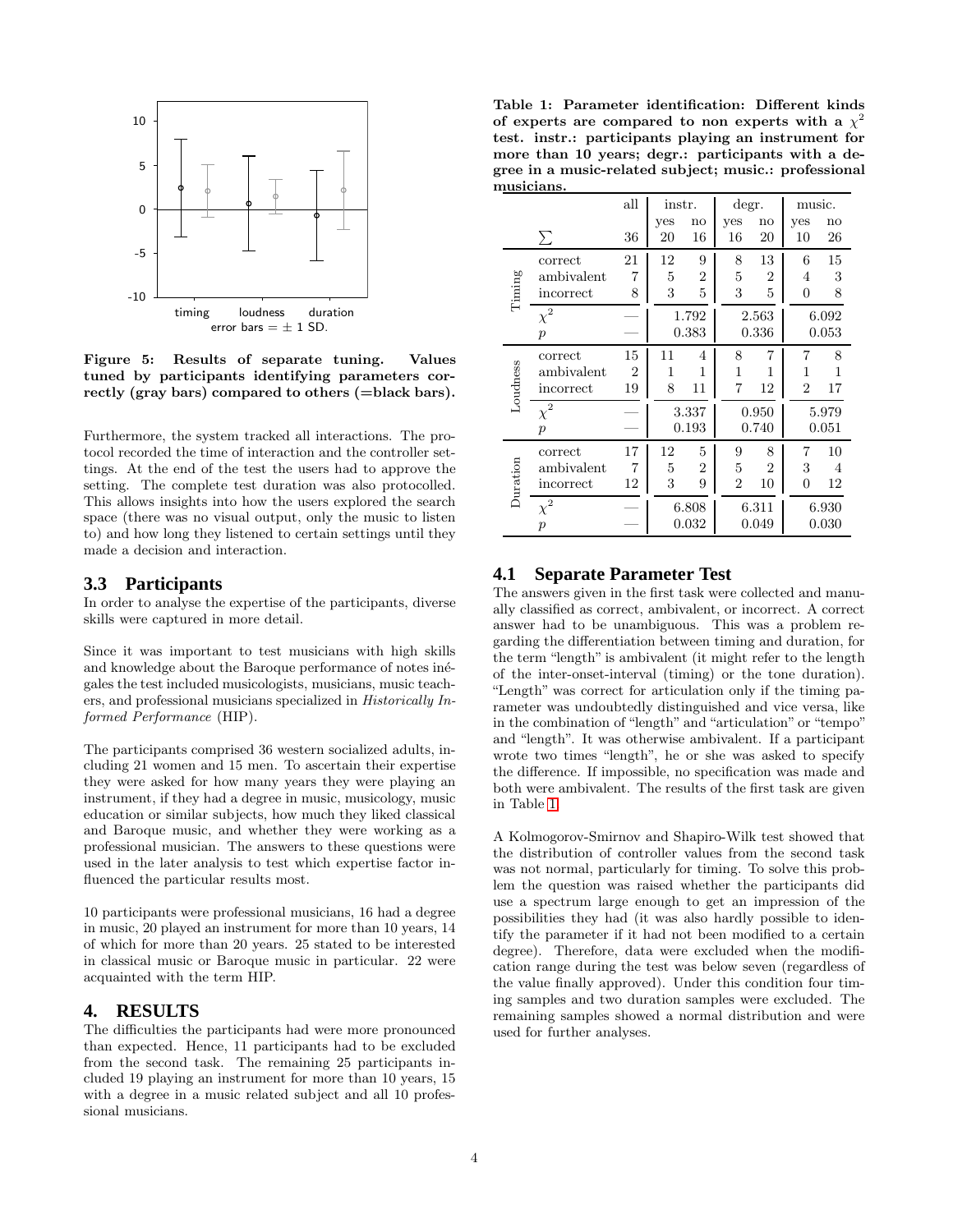

<span id="page-4-0"></span>**Figure 6: No significant differences between parameters tuned separately or in combination.**

## **4.2 Combined Parameter Test**

In the second test, timing was the parameter modified most, as shown in Figure [4.](#page-2-1) A nonparametric test for independent samples (Friedman test) showed that the differences between the three groups were significant at the  $\alpha = 0.001$  level.

#### **4.3 Hypothesis 1: Differences**

The sample pairs of the controller values taken from the separate and combination test were tested for timing, loudness, and duration. The null hypotheses that the mean values and variances were the same were tested with a t-test and a Levine-test, respectively. None of the null hypotheses could be rejected so that there was no difference between a separate and a combined modulation of any parameter. Figure [6](#page-4-0) shows the results of the controller values for both tests.

#### **4.4 Hypothesis 2: Correlations**

Timing and loudness were negatively correlated. The Pearson correlation coefficient of  $r = -0.653$  was significant with a  $p = 0.001$ . The plot in Figure [7](#page-4-1) shows every sample pair of timing and loudness values, and a regression line to illustrate the correlation. Both timing and loudness were independent of duration.

#### **4.5 Hypothesis 3: Expertise**

The influence of expertise on the parameter identification was analyzed with a  $\chi^2$  test. The results are listed in Table [1.](#page-3-1) From a strict statistical view expertise had only an influence on the identification of duration. There may be

**Table 2: Differences between participants in the first test.**

<span id="page-4-2"></span>

|          | Gender N Mean SD                                                                                                                                       |                                                                                                                        | <b>ANOVA</b> |  |
|----------|--------------------------------------------------------------------------------------------------------------------------------------------------------|------------------------------------------------------------------------------------------------------------------------|--------------|--|
| loudness | $\begin{tabular}{lllllll} \text{women} & 20 & \textbf{3.00} & 4.801 & & & \\ \text{men} & 13 & \textbf{-1.31} & 3.473 & & 7.777 & 0.009 \end{tabular}$ |                                                                                                                        |              |  |
| timing   | women<br>men                                                                                                                                           | $\begin{array}{ c c c c }\n 15 & \textbf{1.74} & \textbf{3.679} \\ 17 & \textbf{0.46} & \textbf{2.537} \\ \end{array}$ | 4.526 0.042  |  |



<span id="page-4-1"></span>**Figure 7: The regression line demonstrates the negative correlation between timing and loudness values.**

two considerations mentioned in this context: First, participants with a degree in a music related subject are to the better half represented in the group of participants playing an instrument for more than 10 years. And second, professional musicians are both a subgroup of participants playing an instrument for more than 10 years and participants with a degree in music. Only the professional musicians missed the significance for the remaining parameters by just a small margin.

The influence of personal factors (including the expertise factors) on the distribution and mean values of the controller values were analyzed with an ANOVA and a Levine-test. For every expertise factor both null hypotheses were confirmed, i.e., the mean values and variances did not differ, which meant that the expertise had no effect upon the controller values.

Only in the first test did gender have an effect on duration and timing, which is shown in Table [2.](#page-4-2)

Another group of experts was discovered by a comparison between participants who could identify the parameters and those who could not. Although the mean values did not differ, the null hypothesis that the variances were equal was rejected for timing and loudness, as shown in Table [3.](#page-4-3) These differences are also plotted in Figure [5.](#page-3-2)

<span id="page-4-3"></span>**Table 3: Levine-Test of equal variances. Results of participants correctly identifying the parameter they are tuning show a smaller standard deviation (SD).\* including ambivalent answers.**

|          | Correct N Mean |          |              | <b>SD</b>                                                                    | Levine-Test |       |
|----------|----------------|----------|--------------|------------------------------------------------------------------------------|-------------|-------|
| loudness | $no*$<br>yes   | 20<br>15 |              | $\begin{array}{cc} 0.65 & \textbf{5.40} \\ 1.47 & \textbf{1.96} \end{array}$ | 13.831      | 0.001 |
| timing   | no<br>$ves*$   | 25       | 2.43<br>2.08 | 5.53<br>2.97                                                                 | 5.478       | 0.026 |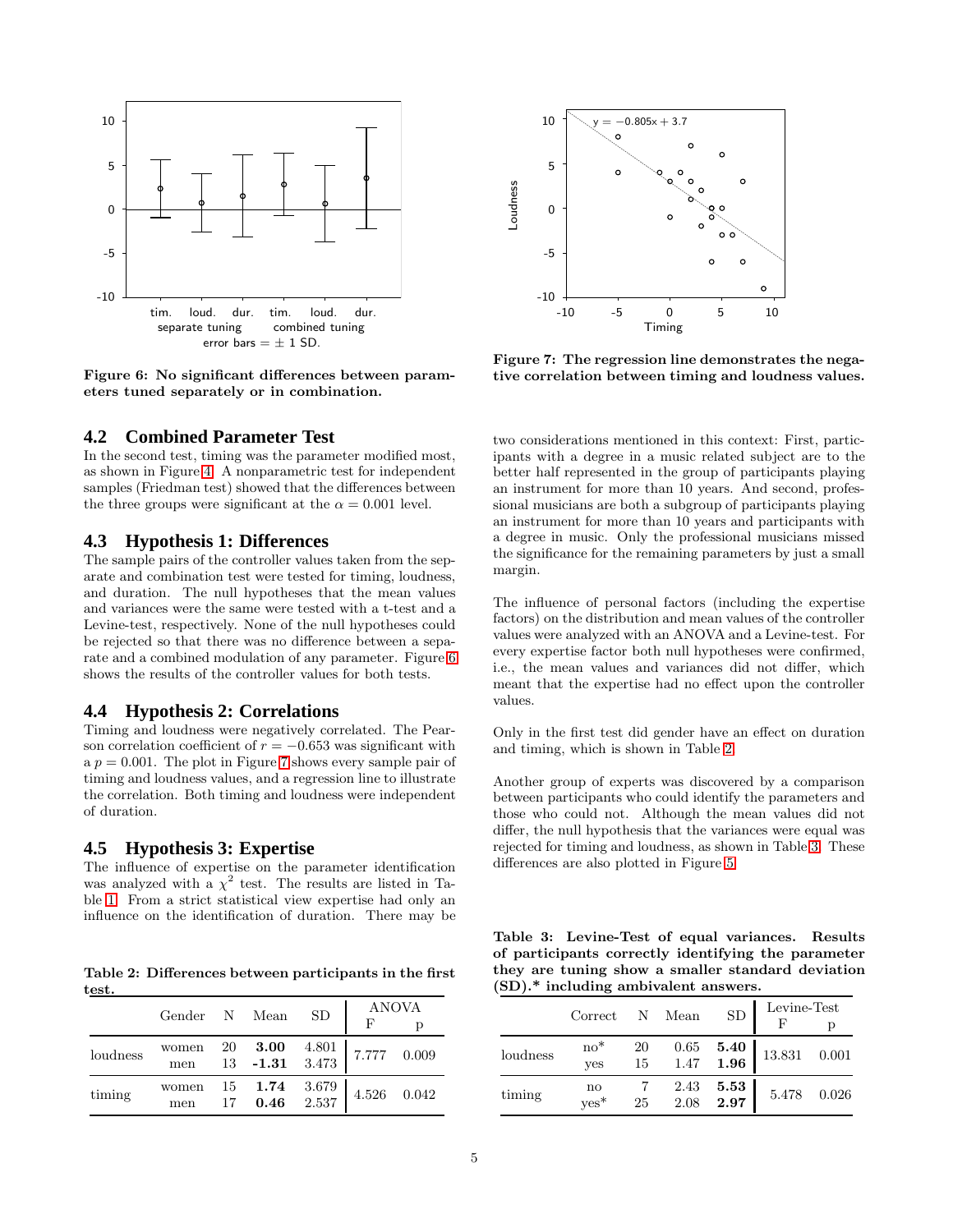## <span id="page-5-0"></span>**5. GENERAL DISCUSSION**

According to the rules of HIP, all performance parameters should be manipulated slightly in a positive direction. This was the case for the mean values of all three parameters timing, loudness, and duration, regardless of the participant's expertise (see Figure [6\)](#page-4-0). The different distributions plotted in Figure [5](#page-3-2) can be interpreted in two directions: The negative interpretation is that there is no definite proper characteristic for the particular stimulus when parameters are modelled just intuitively. The other, more positive interpretation, is the observation that even if participants do not know what they control, their results do not differ from expert's results regarding the mean value.

When summarizing the remaining results of the previous Section three pairs of conflicting statements occur, which are discussed afterwards:

- 1. Timing was the most frequently used performance parameter to gain the impression of inégalité; but the extent of the timing parameter did not differ significantly to loudness or tone-duration.
- 2. Timing and loudness seem to be cumulative, for they were negatively correlated; but, on the other hand, the extent of performance parameters did not differ between the separate and combined test.
- 3. There were no differences between experts and non-experts referring to their statements. But the variance in the first task differed between participants who identified the parameter correctly by listening and those who failed. Furthermore, the only personal factor with an effect on the results was gender.

The first point indicates that timing was the most difficult parameter. Until the participants approved their timing adjustment they pressed the arrow- keys about twice as much as they did for loudness and duration. Interestingly, timing was also the parameter most participants identified correctly. Because timing was the first parameter used in the test, there is the additional factor that the participants still had to become acquainted with the task and get a feeling for the parameter space available. It remains unclear whether or not this playful approach contributed to the correctness of justification. A separate test of this hypothesis should furnish some interesting aspects of interfaces being as goaldirected as intuitive.

The second statement is not as conflicting as it seems at first sight. While the correlation refers to the parameter pairs, the mean values refer to the distribution of all values independently. The negative correlation states that participants increasing the timing parameter are quite likely to decrease the loudness parameter. Timing and loudness are therefore like two elements on a see-saw. This dependency also causes a mirroring of the distribution of both parameters. An equal mean value indicates that this see-saw is balanced out and that both timing and loudness might be equal to emphasize notes for the impression of inégalité—it therefore remains unclear which one is dominant.

That, additionally, the mean values did not differ between both tests indicates that timing and loudness are not only equals for an emphasis but also interchangeable. This would indeed be a surprising result, which is worth being investigated in more detail.

Less expected were the results referring to the expertise that led to the third statement. Of course, participants identifying parameters by listening clearly showed a smaller variance for timing and loudness. The ability to identify the parameters correctly is indeed a factor of expertise. Furthermore, it is the most influencing factor but at the same time not linked to any other expertise factor of the participants. Although the results in Table [1](#page-3-1) are non significant they furnish another hypothesis: The fact that the professional musicians missed the significance by hairsbreadth may be due to the small amount of professional musicians included in this study. No professional musician failed in identifying timing and only two failed in loudness-identification. Therefore, the group of professional musicians gained a much higher  $\chi^2$  and a much lower  $p$  value than the other groups. This may lead to a hypothesis of a twofold expertise: a motor-expertise and a knowledge-expertise. Participants with a degree in musicrelated subjects, e.g. musicologists, have an expert knowledge but may lack motor skills (simply because of a lack of time to practise etc.). Participants playing an instrument for more than ten or twenty years may have motor skills but a lack of knowledge about special topics like HIP. Both groups did not differ from other participants (see Table [1\)](#page-3-1).

The crucial aspect of motor planning and motor control is known since the early studies of Clynes and Walker [\[6\]](#page-6-16) and Shaffer [\[18\]](#page-6-17). A motor program allows storing a single movement consisting of temporal and spatial parameters. Applied on an instrument, these movements cause certain effects on timing, loudness, and articulation. In a similar way these parameters seem to be perceived as a whole rather than as a combination of different parameters. Only the group of professional musicians was very close to identifying the parameters better than the other participants at a significance level of  $\alpha < 0.05$ .

Professional musicians who are specialized in HIP have multiple skills: (i) the ability to mirror the motion of the stimulus, (ii) detailed theoretical knowledge about performance parameters and (iii) a knowledge about where to apply certain characteristics on a particular piece of music regarding advocations from historical sources. As students of old music orally told, the conscious decomposition of these performance parameters is part of the practice at the department of early music of the UdK in Berlin. And experts are also acquainted with these parameters that are important aspects in the whole HIP discourse. The suggestions about motorskill as an additional expert-"knowledge" beside theoretical knowledge are speculative, of course. But the consequences would be so far-reaching that a detailed analysis of this hypothesis should be one of the major tasks in future research.

The gender difference can be explained by the constitution of the participants. Separately analyzed, women did not significantly differ from men with respect to a degree in music, profession, or the time span they were playing an instrument. But they were to a larger degree represented in sev